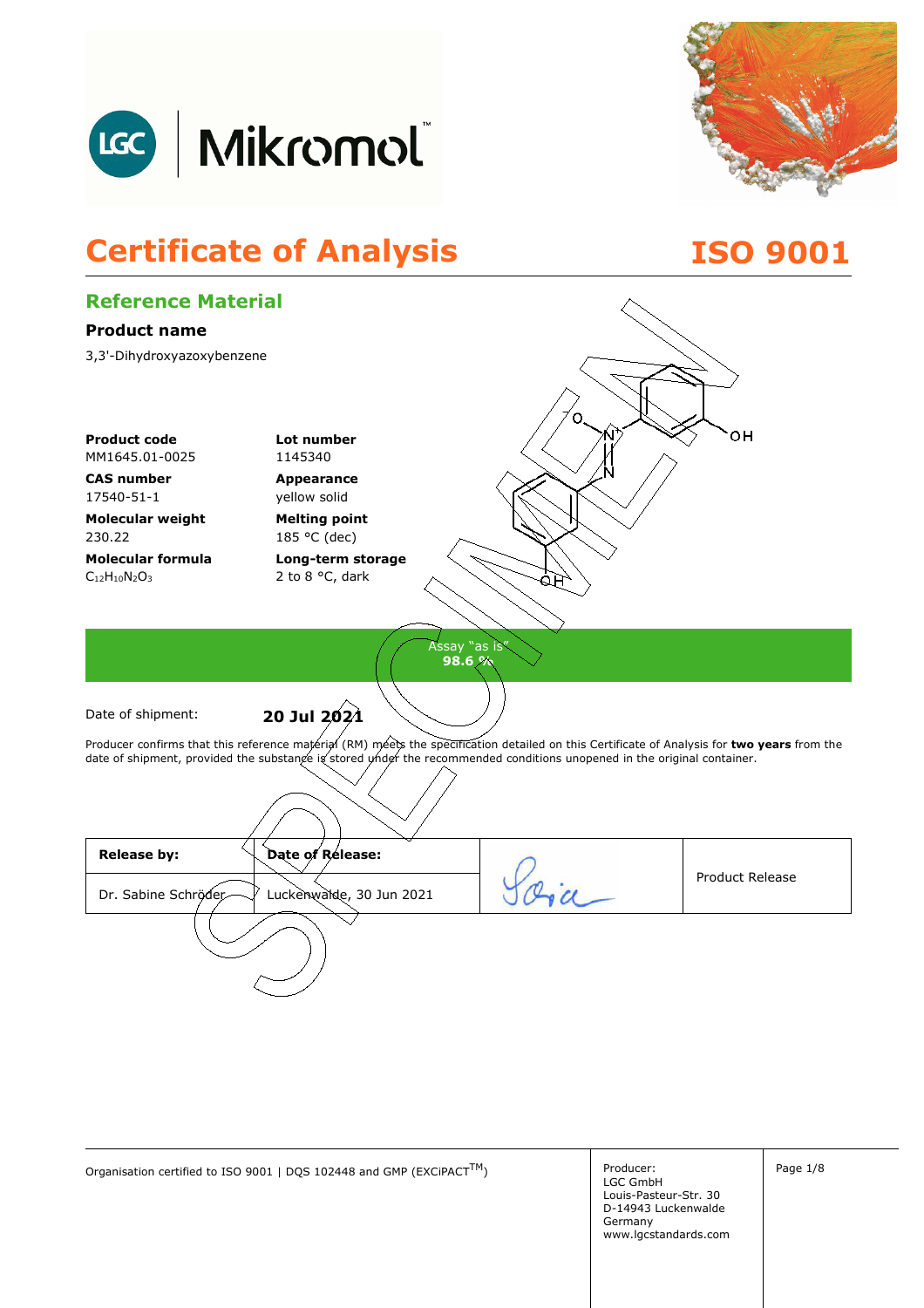

#### **Product information**

For laboratory use only. Not suitable for human or animal consumption.

Before usage of the RM, it should be allowed to warm to room temperature. No drying required, as the certified value is already corrected for the content of water and other volatile materials.

. The product quality is controlled by regularly performed quality control tests (retests).

#### **Further content**

Identity

Assay

Final result

Revision table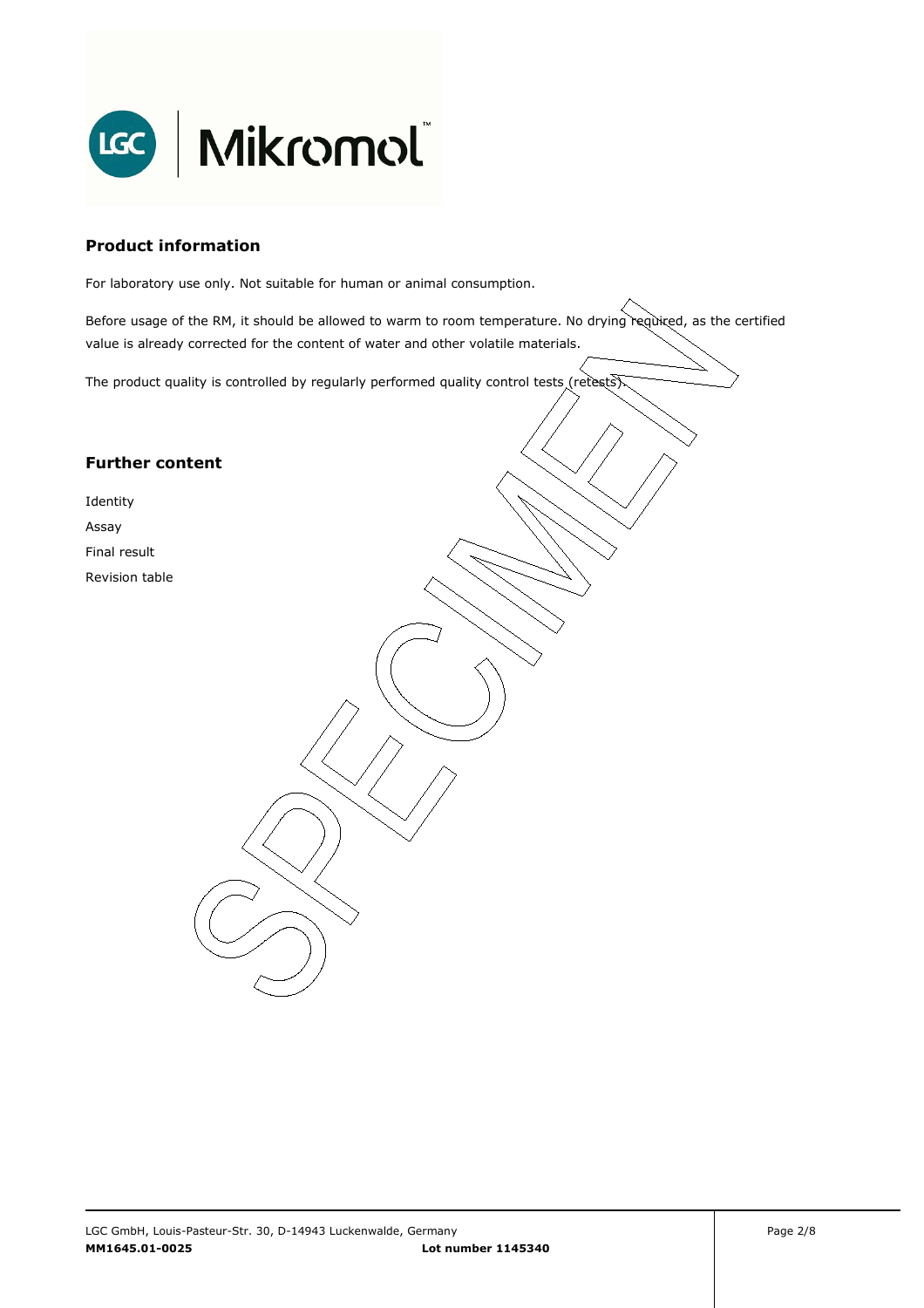

### **Identity**

The identity of the reference material was established by following analyses.

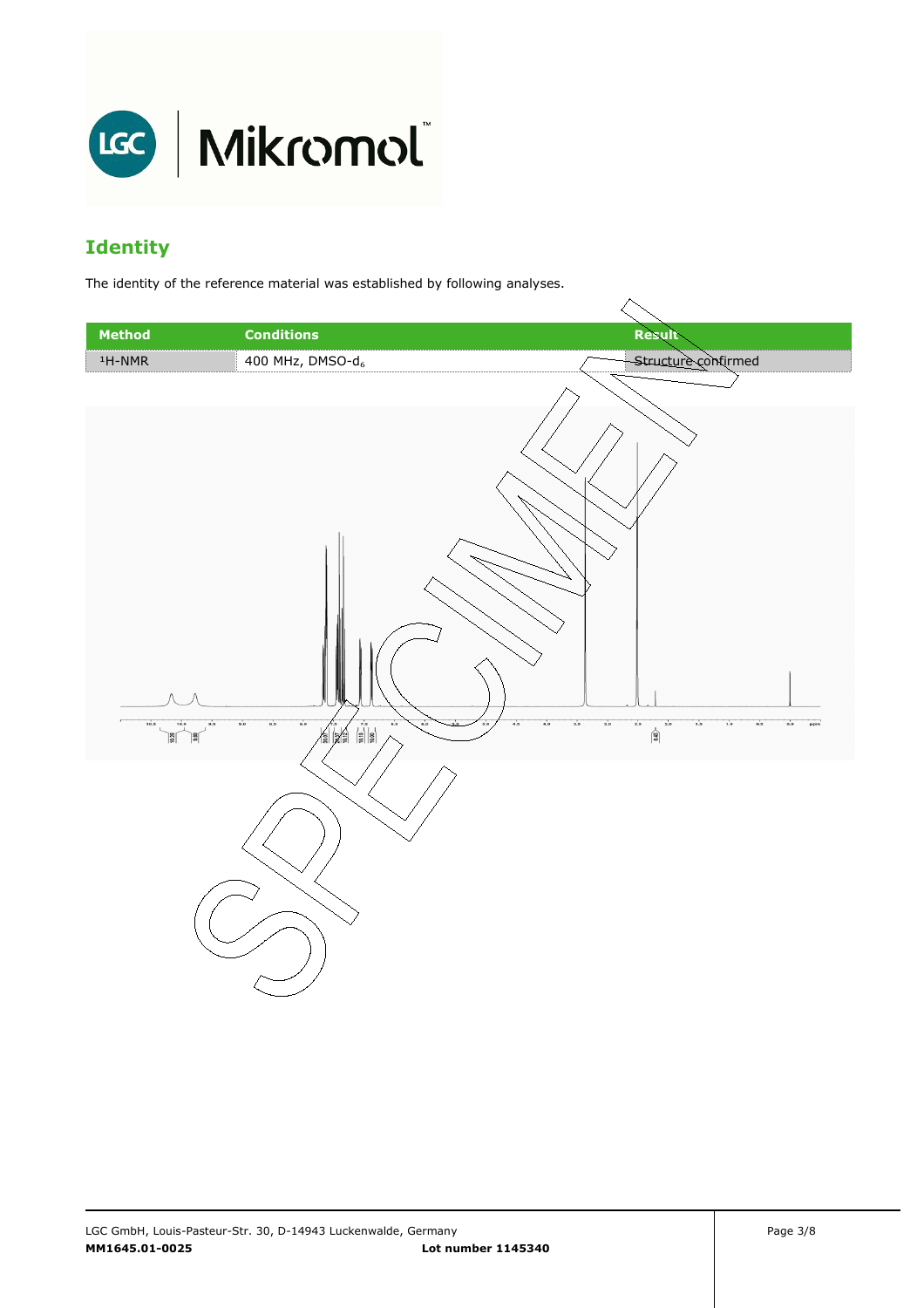

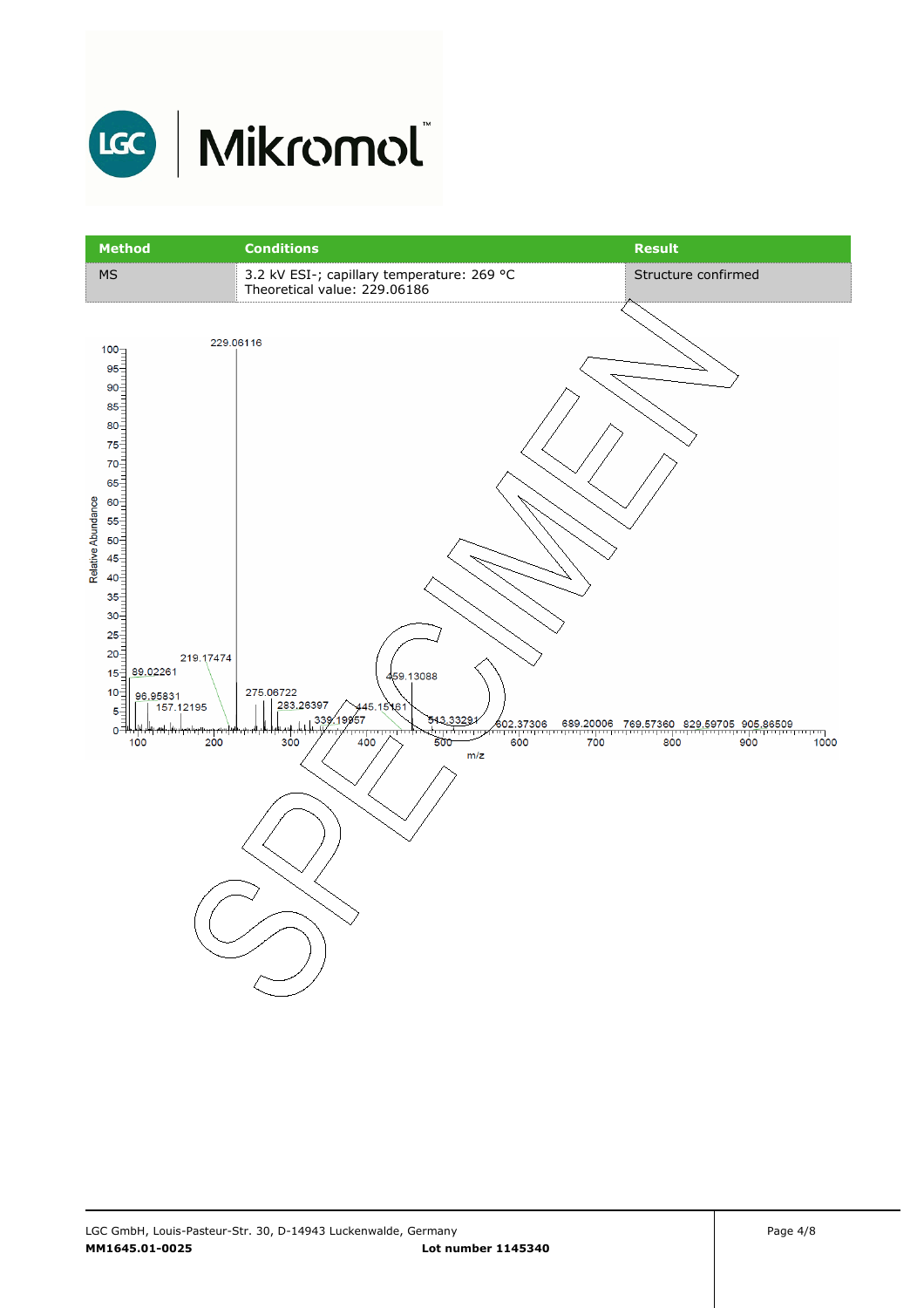

| <b>Method</b>               | <b>Conditions</b>                                                                 | <b>Result</b>                                                                                                                                                                                                                                                                                                                                                                                           |
|-----------------------------|-----------------------------------------------------------------------------------|---------------------------------------------------------------------------------------------------------------------------------------------------------------------------------------------------------------------------------------------------------------------------------------------------------------------------------------------------------------------------------------------------------|
| IR                          | Attenuated Total Reflection Fourier Transform<br>Infrared (ATR-FTIR) Spectroscopy | Structure confirmed                                                                                                                                                                                                                                                                                                                                                                                     |
|                             |                                                                                   |                                                                                                                                                                                                                                                                                                                                                                                                         |
| 90<br>80<br>$%T^{60}$<br>40 | 6<br>3                                                                            | <b>Results of Peak Find</b><br>No.<br>Position<br>Intensity<br>3117.37<br>71.7331<br>67.805<br>2<br>1575.56<br>57.0135<br>3<br>1445.39<br>64.5382<br>1374.03<br>4<br>52.3256<br>1219.76<br>5<br>60.5285<br>6<br>1141.65<br>66.9745<br>1074.16<br>7<br>72.676<br>997.982<br>8<br>59.065<br>940.128<br>9<br>$10^{11}$<br>868.774<br>52.3573<br>10<br>53.5404<br>793.564<br>11<br>673.999<br>43.2422<br>12 |
| 30<br>4000                  | 2000<br>3000<br>Wavenumber [cm-1]                                                 | 1000<br>650                                                                                                                                                                                                                                                                                                                                                                                             |
| Accau                       |                                                                                   |                                                                                                                                                                                                                                                                                                                                                                                                         |

#### **Assay**

The assay of the reference material was assessed by following analyses.

#### **Purity by High Performance Liquid Chromatography (HPLC)**

| <b>HPLC Conditions:</b> |                                                    |
|-------------------------|----------------------------------------------------|
| Column                  | Hypersil Gold C18; 5 $\mu$ m, 150 x 4.6 mm         |
| Column temperature      | 40 °C                                              |
| <b>Detector</b>         | DAD, 210 nm                                        |
| <b>Injector</b>         | Auto 5 µl; 0.086 mg/ml in Acetonitrile             |
| <b>Flow rate</b>        | $1.0$ ml/min                                       |
| <b>Phase A</b>          | Water, 0.1 % $H_3PO_4$                             |
| <b>Phase B</b>          | Acetonitrile, 0.1 % H <sub>3</sub> PO <sub>4</sub> |
| <b>Gradient program</b> | 0-7 min A/B 70/30                                  |
|                         | 7-10 min A/B to 20/80                              |
|                         | 10-13 min A/B to 70/30                             |
|                         | 13-20 min A/B 70/30 (v/v)                          |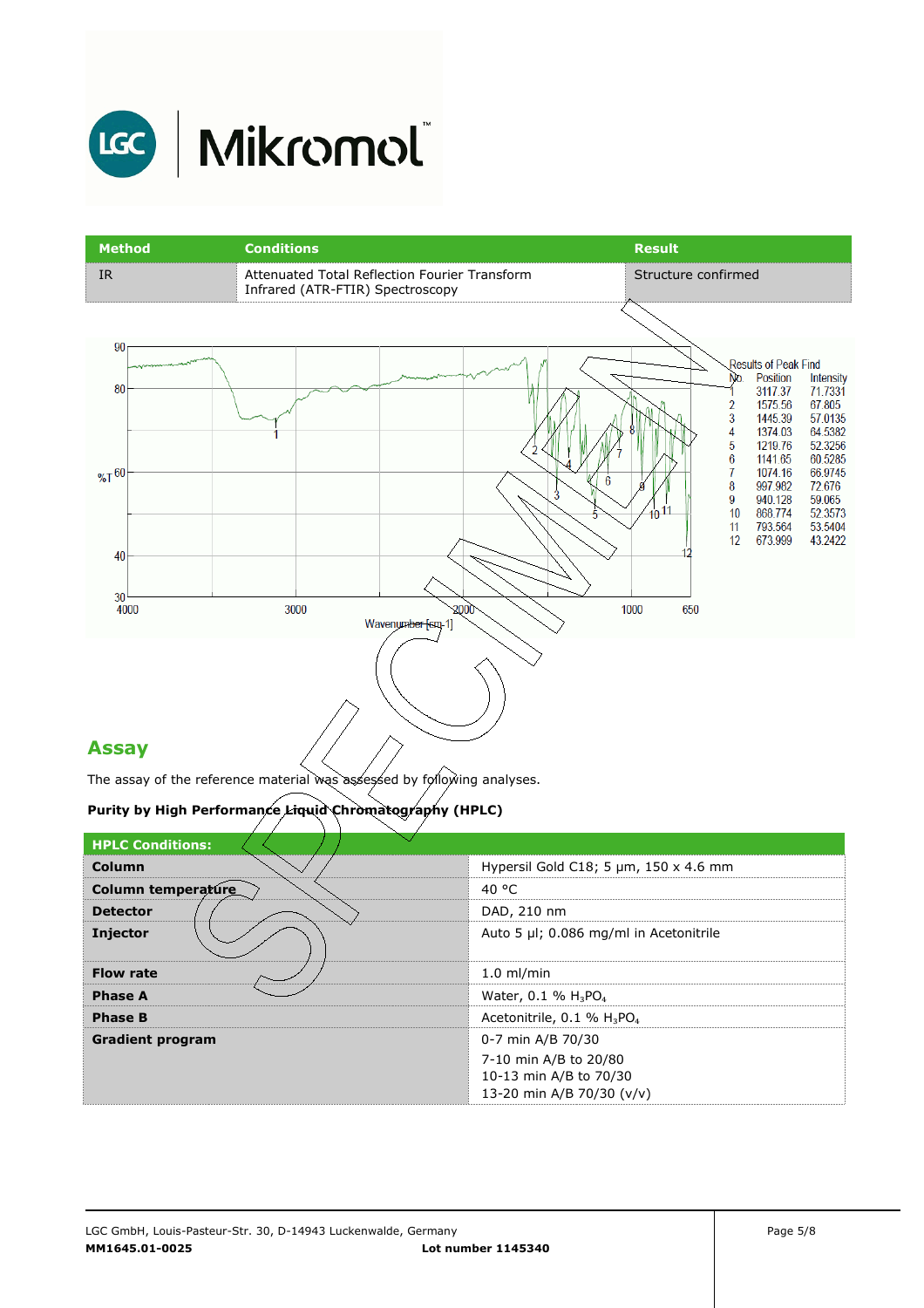

#### HPLC chromatogram and peak table

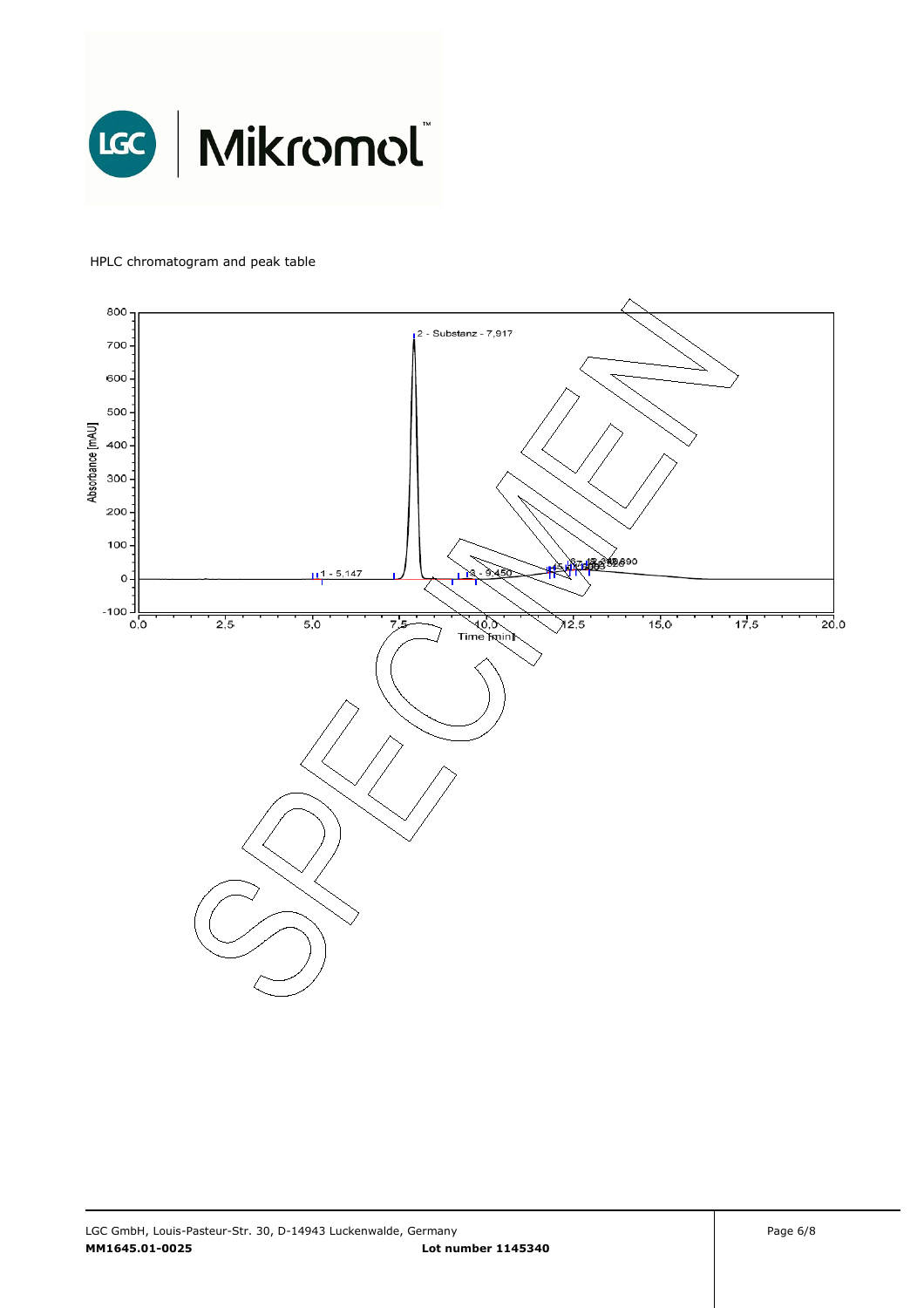

# LGC | Mikromol

| Area percent report - sorted by signal |                       |                  |                          |  |
|----------------------------------------|-----------------------|------------------|--------------------------|--|
| <b>Pk#</b>                             | <b>Retention time</b> | Area             | Area %                   |  |
| $\mathbf{1}$                           | 5.147                 | 0.056            | 0.03                     |  |
| $\overline{2}$                         | 7.917                 | 160.63           | 99.00                    |  |
| 3                                      | 9.450                 | 0.383            | 0.24                     |  |
| $\overline{4}$                         | 11.800                | 0.014            | 0.01                     |  |
| 5                                      | 11.963                | 0.034            | 0,02                     |  |
| 6                                      | 12.340                | 0.482            | 0.80                     |  |
| $\overline{7}$                         | 12.520                | 0.100            | 0,0                      |  |
| 8                                      | 12.890                | 0.559            | 0.34<                    |  |
| <b>Totals</b>                          |                       | $\sqrt{162.258}$ | $\mathbf{\Lambda}$ 00.00 |  |

The content of the analyte was determined as ratio of the peak area of the analyte and the cumulative areas of the purities, added up to 100 %. System peaks were ignored in calculation.

| Result $(n = 3)$            | $\sqrt{99.00}$ %; SD = 0.01 % |
|-----------------------------|-------------------------------|
|                             |                               |
| <b>Volatile content</b>     |                               |
| <b>Water content</b>        |                               |
| <b>Method</b>               | Karl Fischer titration        |
| <b>Result</b> $(n = 3)^{n}$ | $0.07\%$ ; SD = 0.01 %        |
|                             |                               |
| <b>Residual solvents</b>    |                               |
| <b>Method</b>               | <sup>1</sup> H-NMR            |
| <b>Result</b> $(n = 1)$     | Sum: 0.35 %                   |
|                             | $0.35$ % o-Xylene             |